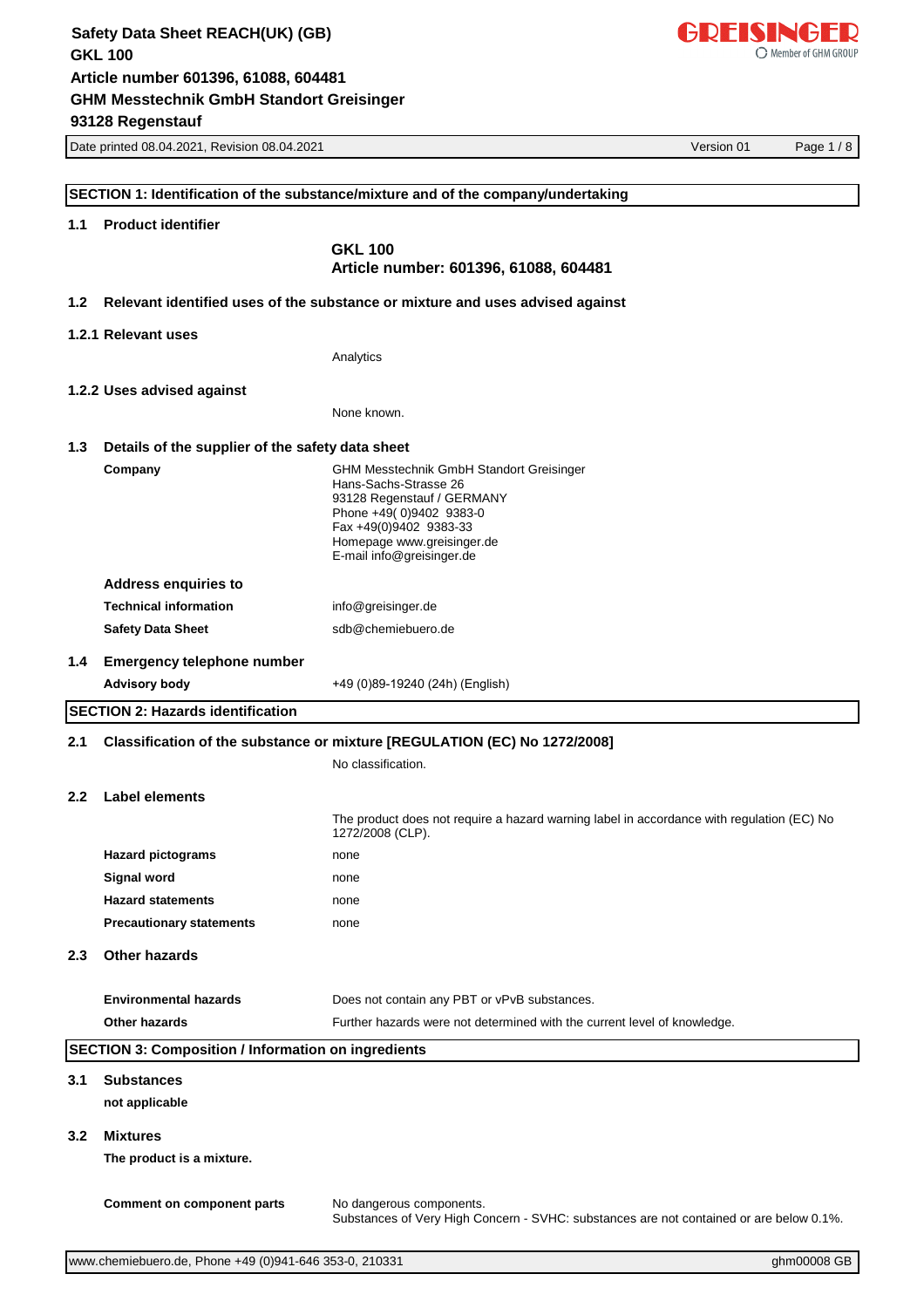Date printed 08.04.2021, Revision 08.04.2021 Version 01 Page 2 / 8

#### **SECTION 4: First aid measures**

| 4.1<br><b>Description of first aid measures</b> |                                                             |                                                                                                                                                                                      |  |
|-------------------------------------------------|-------------------------------------------------------------|--------------------------------------------------------------------------------------------------------------------------------------------------------------------------------------|--|
|                                                 | <b>General information</b>                                  | Change soaked clothing.                                                                                                                                                              |  |
|                                                 |                                                             |                                                                                                                                                                                      |  |
|                                                 | Inhalation                                                  | Ensure supply of fresh air.                                                                                                                                                          |  |
|                                                 | <b>Skin contact</b>                                         | When in contact with skin, clean with water.<br>Consult a doctor if skin irritation persists.                                                                                        |  |
|                                                 | Eye contact                                                 | Rinse cautiously with water for several minutes. Remove contact lenses, if present and easy<br>to do. Continue rinsing.<br>If eye irritation persists: Get medical advice/attention. |  |
|                                                 | Ingestion                                                   | Rinse out mouth and give plenty of water to drink.<br>Seek medical advice.                                                                                                           |  |
| 4.2                                             | Most important symptoms and effects, both acute and delayed |                                                                                                                                                                                      |  |
|                                                 |                                                             | No information available.                                                                                                                                                            |  |
| 4.3                                             |                                                             | Indication of any immediate medical attention and special treatment needed                                                                                                           |  |
|                                                 |                                                             | Treat symptomatically.                                                                                                                                                               |  |
|                                                 | <b>SECTION 5: Fire-fighting measures</b>                    |                                                                                                                                                                                      |  |
| 5.1                                             | <b>Extinguishing media</b>                                  |                                                                                                                                                                                      |  |
|                                                 | Suitable extinguishing media                                | Product itself is non-combustible. Fire extinguishing method of surrounding areas must be<br>considered.                                                                             |  |
|                                                 | Extinguishing media that must not<br>be used                | Full water jet                                                                                                                                                                       |  |
| 5.2                                             | Special hazards arising from the substance or mixture       |                                                                                                                                                                                      |  |
|                                                 |                                                             | Risk of formation of toxic pyrolysis products.                                                                                                                                       |  |
| 5.3                                             | <b>Advice for firefighters</b>                              |                                                                                                                                                                                      |  |
|                                                 |                                                             | Use self-contained breathing apparatus.                                                                                                                                              |  |
|                                                 |                                                             | Fire residues and contaminated firefighting water must be disposed of in accordance within<br>the local regulations.                                                                 |  |
|                                                 | <b>SECTION 6: Accidental release measures</b>               |                                                                                                                                                                                      |  |
| 6.1                                             |                                                             | Personal precautions, protective equipment and emergency procedures                                                                                                                  |  |
|                                                 |                                                             | No dangerous reactions known if used as directed.                                                                                                                                    |  |
|                                                 |                                                             |                                                                                                                                                                                      |  |
| 6.2                                             | <b>Environmental precautions</b>                            |                                                                                                                                                                                      |  |
|                                                 |                                                             | Do not discharge into the drains/surface waters/groundwater.                                                                                                                         |  |
| 6.3                                             | Methods and material for containment and cleaning up        |                                                                                                                                                                                      |  |
|                                                 |                                                             | Take up with absorbent material (e.g. general-purpose binder).                                                                                                                       |  |

Dispose of absorbed material in accordance within the regulations.

#### **6.4 Reference to other sections**

See SECTION 8+13

#### **SECTION 7: Handling and storage**

## **7.1 Precautions for safe handling**

No special measures necessary if used correctly.

Do not eat, drink or smoke when using this product. Take off contaminated clothing and wash before reuse.



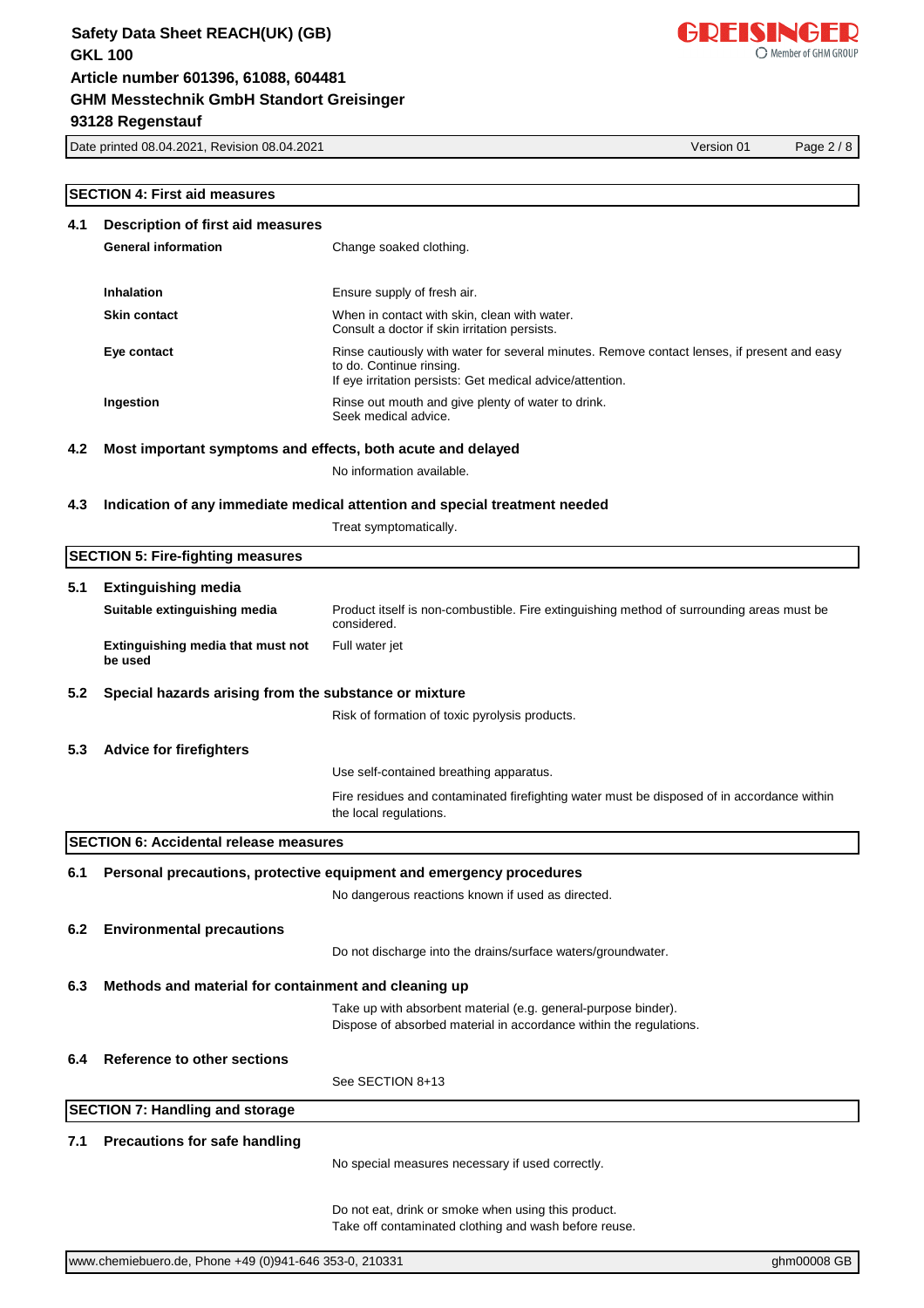|     | Version 01<br>Date printed 08.04.2021, Revision 08.04.2021            |                                                                                                                                                                                    |  | Page $3/8$ |
|-----|-----------------------------------------------------------------------|------------------------------------------------------------------------------------------------------------------------------------------------------------------------------------|--|------------|
|     |                                                                       |                                                                                                                                                                                    |  |            |
| 7.2 | Conditions for safe storage, including any incompatibilities          |                                                                                                                                                                                    |  |            |
|     |                                                                       | Prevent penetration into the ground.                                                                                                                                               |  |            |
|     |                                                                       | Do not store together with food and animal food/diet.                                                                                                                              |  |            |
|     |                                                                       | Keep container tightly closed.                                                                                                                                                     |  |            |
|     |                                                                       |                                                                                                                                                                                    |  |            |
| 7.3 | Specific end use(s)                                                   |                                                                                                                                                                                    |  |            |
|     |                                                                       | See product use, SECTION 1.2                                                                                                                                                       |  |            |
|     | <b>SECTION 8: Exposure controls / personal protection</b>             |                                                                                                                                                                                    |  |            |
| 8.1 | <b>Control parameters</b>                                             |                                                                                                                                                                                    |  |            |
|     | Ingredients with occupational<br>exposure limits to be monitored (GB) |                                                                                                                                                                                    |  |            |
|     |                                                                       | not applicable                                                                                                                                                                     |  |            |
|     |                                                                       |                                                                                                                                                                                    |  |            |
|     |                                                                       |                                                                                                                                                                                    |  |            |
| 8.2 | <b>Exposure controls</b>                                              |                                                                                                                                                                                    |  |            |
|     | Additional advice on system design                                    | Ensure adequate ventilation on workstation.                                                                                                                                        |  |            |
|     | Eye protection                                                        | If there is a risk of splashing:<br>safety glasses (EN 166:2001)                                                                                                                   |  |            |
|     | <b>Hand protection</b>                                                | In full contact:<br>0,4 mm; Nitrile rubber, >480 min (EN 374-1/-2/-3).<br>The details concerned are recommendations. Please contact the glove supplier for further<br>information. |  |            |
|     | <b>Skin protection</b>                                                | light protective clothing                                                                                                                                                          |  |            |
|     | Other                                                                 | Avoid contact with eyes and skin.                                                                                                                                                  |  |            |
|     | <b>Respiratory protection</b>                                         | Not required under normal conditions.                                                                                                                                              |  |            |
|     | <b>Thermal hazards</b>                                                | none                                                                                                                                                                               |  |            |
|     | Delimitation and monitoring of the                                    | Protect the environment by applying appropriate control measures to prevent or limit                                                                                               |  |            |

emissions.

**environmental exposition**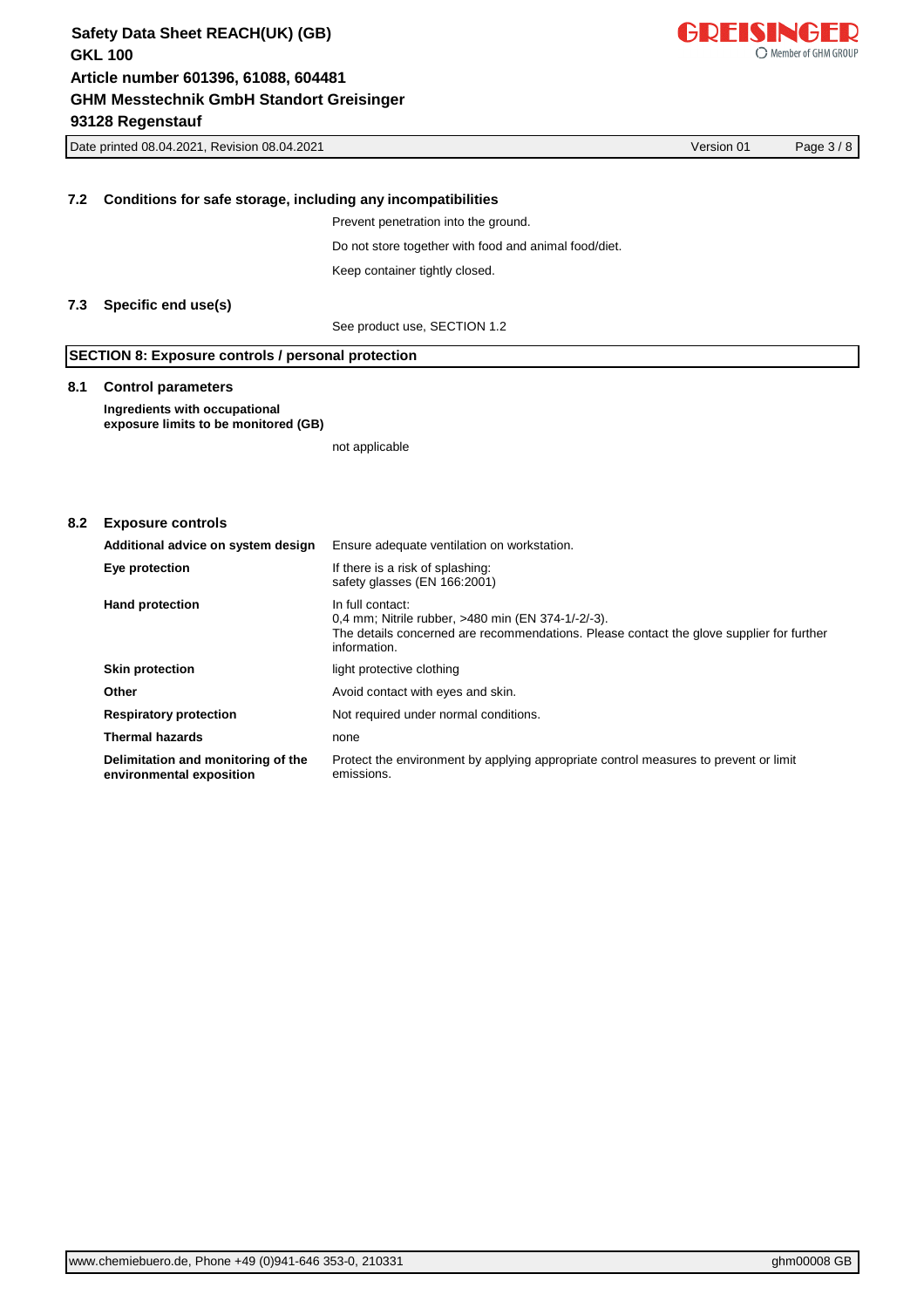Date printed 08.04.2021, Revision 08.04.2021 Version 01 Page 4 / 8

# **10.5 Incompatible materials**

See SECTION 10.3.

| www.chemiebuero.de, Phone +49 (0)941-646 353-0, 210331 |  |  |
|--------------------------------------------------------|--|--|
|                                                        |  |  |

# **SECTION 9: Physical and chemical properties**

# **9.1 Information on basic physical and chemical properties Physical state** liquid

| Color                                   | colourless                |
|-----------------------------------------|---------------------------|
| Odor                                    | odourless                 |
| <b>Odour threshold</b>                  | not applicable            |
| pH-value                                | not determined            |
| pH-value [1%]                           | not determined            |
| Boiling point [°C]                      | not determined            |
| Flash point [°C]                        | not applicable            |
| Flammability (solid, gas) [°C]          | not applicable            |
| Lower explosion limit                   | not applicable            |
| <b>Upper explosion limit</b>            | not applicable            |
| <b>Oxidising properties</b>             | no                        |
| Vapour pressure/gas pressure [kPa]      | not determined            |
| Density [g/ml]                          | not determined            |
| Bulk density [kg/m <sup>3</sup> ]       | not applicable            |
| Solubility in water                     | completely miscible       |
| <b>Solubility other solvents</b>        | No information available. |
| Partition coefficient [n-octanol/water] | not determined            |
| Kinematic viscosity                     | not determined            |
| <b>Relative vapour density</b>          | not determined            |
| <b>Evaporation speed</b>                | not determined            |
| Melting point [°C]                      | not determined            |
| <b>Auto-ignition temperature</b>        | not self-igniting         |
| Decomposition temperature [°C]          | not determined            |
| <b>Particle characteristics</b>         | not applicable            |
|                                         |                           |

#### **9.2 Other information**

none

## **SECTION 10: Stability and reactivity**

#### **10.1 Reactivity**

See SECTION 10.3.

### **10.2 Chemical stability**

Stable under recommended storage conditions.

### **10.3 Possibility of hazardous reactions**

No hazardous reactions known.

# **10.4 Conditions to avoid**

Strong heating.

# GDEISINGED

O Member of GHM GROUP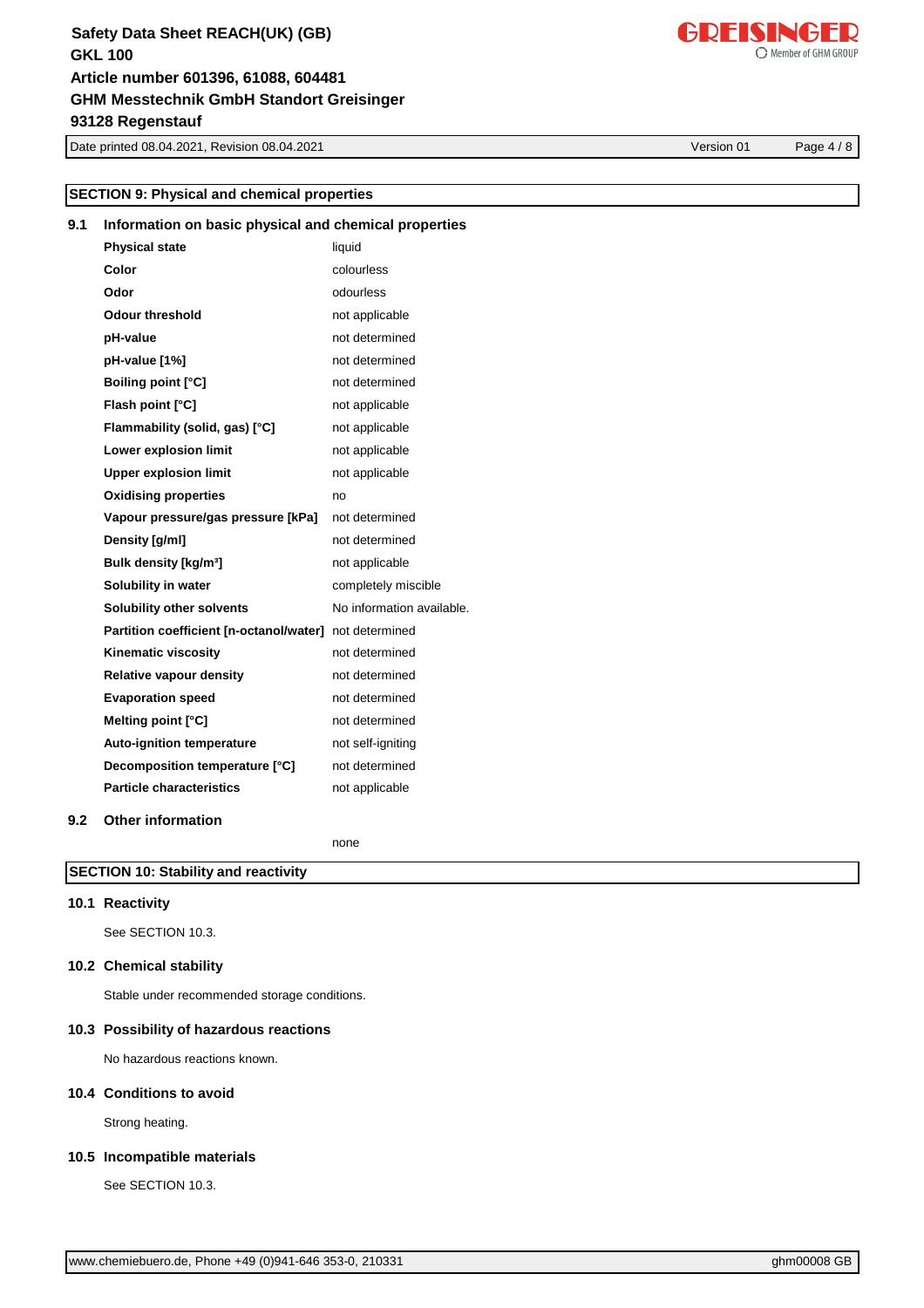Date printed 08.04.2021, Revision 08.04.2021 Version 01 Page 5 / 8

#### **10.6 Hazardous decomposition products**

No hazardous decomposition products known.

#### **SECTION 11: Toxicological information**

#### **11.1 Information on toxicological effects**

| Acute oral toxicity                                   |                                                                                    |
|-------------------------------------------------------|------------------------------------------------------------------------------------|
| <b>Acute dermal toxicity</b>                          |                                                                                    |
| Acute inhalational toxicity                           |                                                                                    |
| Serious eye damage/irritation                         | Based on the available information, the classification criteria are not fulfilled. |
| Skin corrosion/irritation                             | Based on the available information, the classification criteria are not fulfilled. |
| Respiratory or skin sensitisation                     | Based on the available information, the classification criteria are not fulfilled. |
| Specific target organ toxicity —<br>single exposure   | Based on the available information, the classification criteria are not fulfilled. |
| Specific target organ toxicity —<br>repeated exposure | Based on the available information, the classification criteria are not fulfilled. |
| <b>Mutagenicity</b>                                   | Based on the available information, the classification criteria are not fulfilled. |
| <b>Reproduction toxicity</b>                          | Based on the available information, the classification criteria are not fulfilled. |
| Carcinogenicity                                       | Based on the available information, the classification criteria are not fulfilled. |
| <b>Aspiration hazard</b>                              | Based on the available information, the classification criteria are not fulfilled. |
| <b>General remarks</b>                                |                                                                                    |
|                                                       | Toxicological data of complete product are not available.                          |

#### **SECTION 12: Ecological information**

#### **12.1 Toxicity**

#### **12.2 Persistence and degradability**

| <b>Behaviour in environment</b><br>compartments | No information available. |
|-------------------------------------------------|---------------------------|
| Behaviour in sewage plant                       | No information available. |
| <b>Biological degradability</b>                 | No information available. |

#### **12.3 Bioaccumulative potential**

No information available.

#### **12.4 Mobility in soil**

Spillages may penetrate the soil causing ground water contamination.

#### **12.5 Results of PBT and vPvB assessment**

Based on all available information not to be classified as PBT or vPvB respectively.

#### **12.6 Endocrine disrupting properties**

No information available.

#### **12.7 Other adverse effects**

Do not discharge product unmonitored into the environment or into the drainage.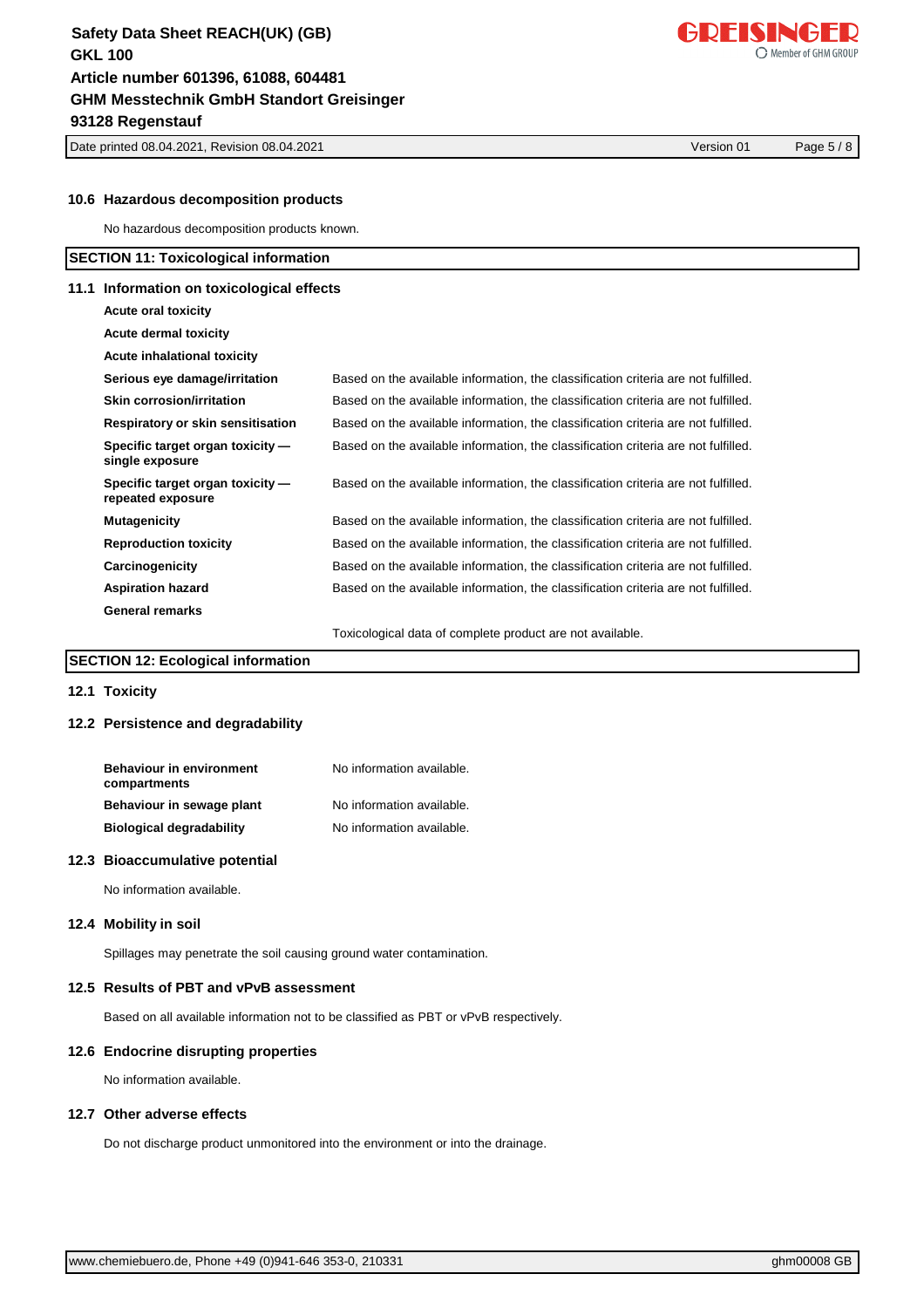Date printed 08.04.2021, Revision 08.04.2021 Version 01 Page 6 / 8

# **SECTION 13: Disposal considerations**

## **13.1 Waste treatment methods**

Waste material must be disposed of in accordance with the Directive on waste 2008/98/EC as well as other national and local regulations. It is not possible to determine a waste code for this product in accordance with the European Waste Catalogue (EWC) since it is only possible to classify it according to how it is used by the customer. The waste code is to be determined within the EU in liaison with the waste-disposal operator.

| <b>Product</b>                                                    |                                                                            |
|-------------------------------------------------------------------|----------------------------------------------------------------------------|
|                                                                   | Coordinate disposal with the disposal contractor/authorities if necessary. |
| Waste no. (recommended)                                           | 060304XXXXXXX                                                              |
| <b>Contaminated packaging</b>                                     |                                                                            |
|                                                                   | Packaging that cannot be cleaned should be disposed of as for product.     |
| Waste no. (recommended)                                           | 150102                                                                     |
| <b>SECTION 14: Transport information</b>                          |                                                                            |
| 14.1 UN number                                                    |                                                                            |
| Transport by land according to<br><b>ADR/RID</b>                  | not applicable                                                             |
| <b>Inland navigation (ADN)</b>                                    | not applicable                                                             |
| Marine transport in accordance with not applicable<br><b>IMDG</b> |                                                                            |
| Air transport in accordance with IATA not applicable              |                                                                            |
| 14.2 UN proper shipping name                                      |                                                                            |
| Transport by land according to<br><b>ADR/RID</b>                  | NO DANGEROUS GOODS                                                         |
| <b>Inland navigation (ADN)</b>                                    | NO DANGEROUS GOODS                                                         |
| <b>IMDG</b>                                                       | Marine transport in accordance with NOT CLASSIFIED AS "DANGEROUS GOODS"    |
|                                                                   | Air transport in accordance with IATA NOT CLASSIFIED AS "DANGEROUS GOODS"  |
| 14.3 Transport hazard class(es)                                   |                                                                            |
| Transport by land according to<br><b>ADR/RID</b>                  | not applicable                                                             |
| <b>Inland navigation (ADN)</b>                                    | not applicable                                                             |
| Marine transport in accordance with not applicable<br><b>IMDG</b> |                                                                            |
| Air transport in accordance with IATA not applicable              |                                                                            |

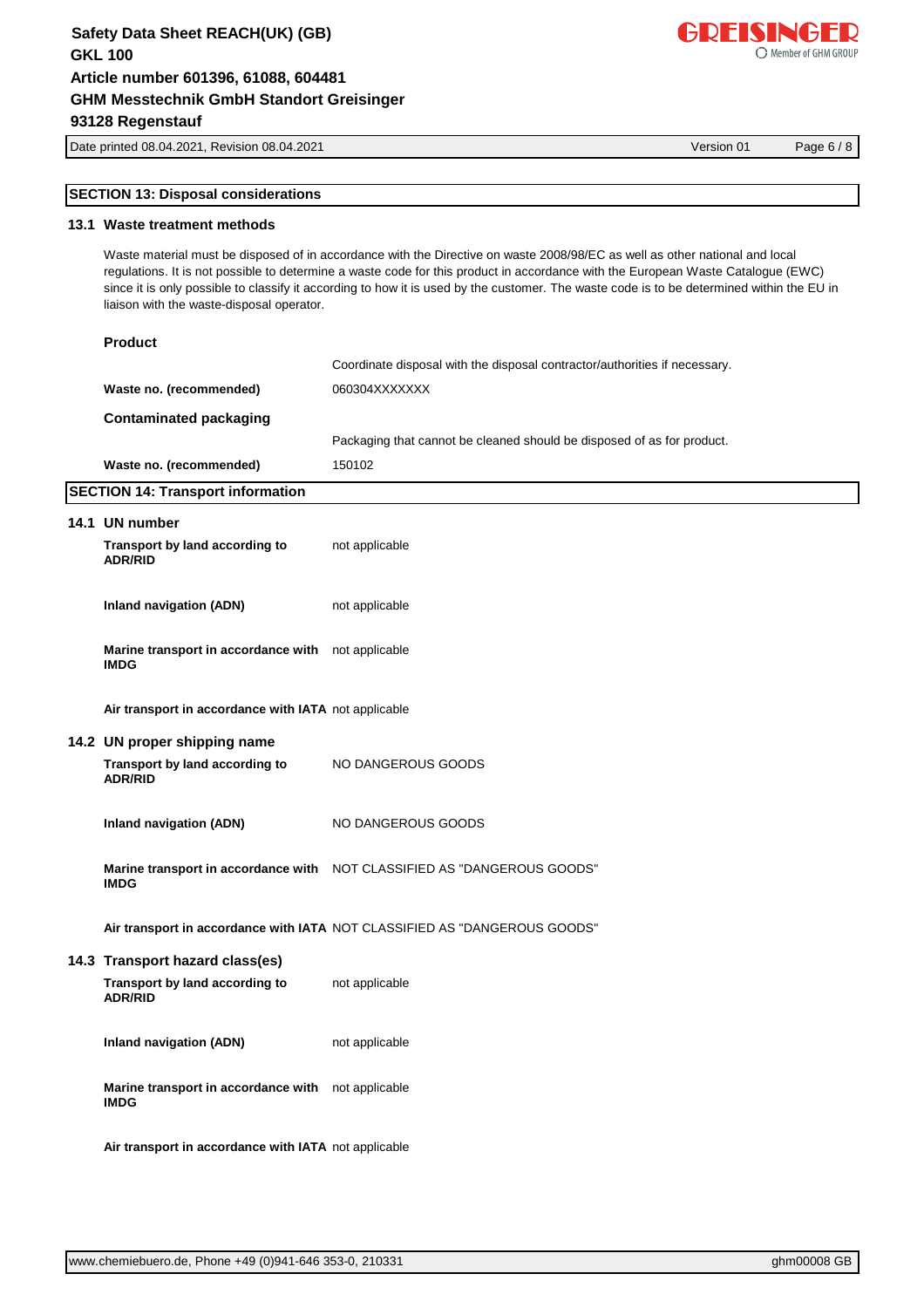

Date printed 08.04.2021, Revision 08.04.2021 Version 01 Page 7 / 8

| 14.4 Packing group<br>Transport by land according to<br><b>ADR/RID</b> | not applicable |
|------------------------------------------------------------------------|----------------|
| Inland navigation (ADN)                                                | not applicable |
| Marine transport in accordance with not applicable<br><b>IMDG</b>      |                |
| Air transport in accordance with IATA not applicable                   |                |
| 14.5 Environmental hazards                                             |                |
| Transport by land according to<br><b>ADR/RID</b>                       | no             |
| Inland navigation (ADN)                                                | no             |
| Marine transport in accordance with<br><b>IMDG</b>                     | no             |
| Air transport in accordance with IATA no                               |                |
| 14.6 Special precautions for user                                      |                |

Relevant information under SECTION 6 to 8.

#### **14.7 Transport in bulk according to Annex II of MARPOL and the IBC Code**

not applicable

| <b>SECTION 15: Regulatory information</b><br>15.1 Safety, health and environmental regulations/legislation specific for the substance or mixture |                                                                                                                                                                                        |  |
|--------------------------------------------------------------------------------------------------------------------------------------------------|----------------------------------------------------------------------------------------------------------------------------------------------------------------------------------------|--|
| <b>EEC-REGULATIONS</b>                                                                                                                           | 2008/98/EC 2000/532/EC); 2010/75/EU; 2004/42/EC; (EC) 648/2004; (EC) 1907/2006<br>(REACH); (EU) 1272/2008; 75/324/EEC ((EC) 2016/2037); (EU) 2020/878; (EU) 2016/131;<br>(EU) 517/2014 |  |
| <b>TRANSPORT-REGULATIONS</b>                                                                                                                     | ADR (2021); IMDG-Code (2021, 40. Amdt.); IATA-DGR (2021)                                                                                                                               |  |
| <b>NATIONAL REGULATIONS (GB):</b>                                                                                                                | EH40/2005 Workplace exposure limits (Second edition, published December 2011).                                                                                                         |  |
| - Observe employment restrictions<br>for people                                                                                                  | no                                                                                                                                                                                     |  |
| - VOC (2010/75/CE)                                                                                                                               | not applicable                                                                                                                                                                         |  |
| 15.2 Chemical safety assessment                                                                                                                  |                                                                                                                                                                                        |  |
|                                                                                                                                                  | not applicable                                                                                                                                                                         |  |